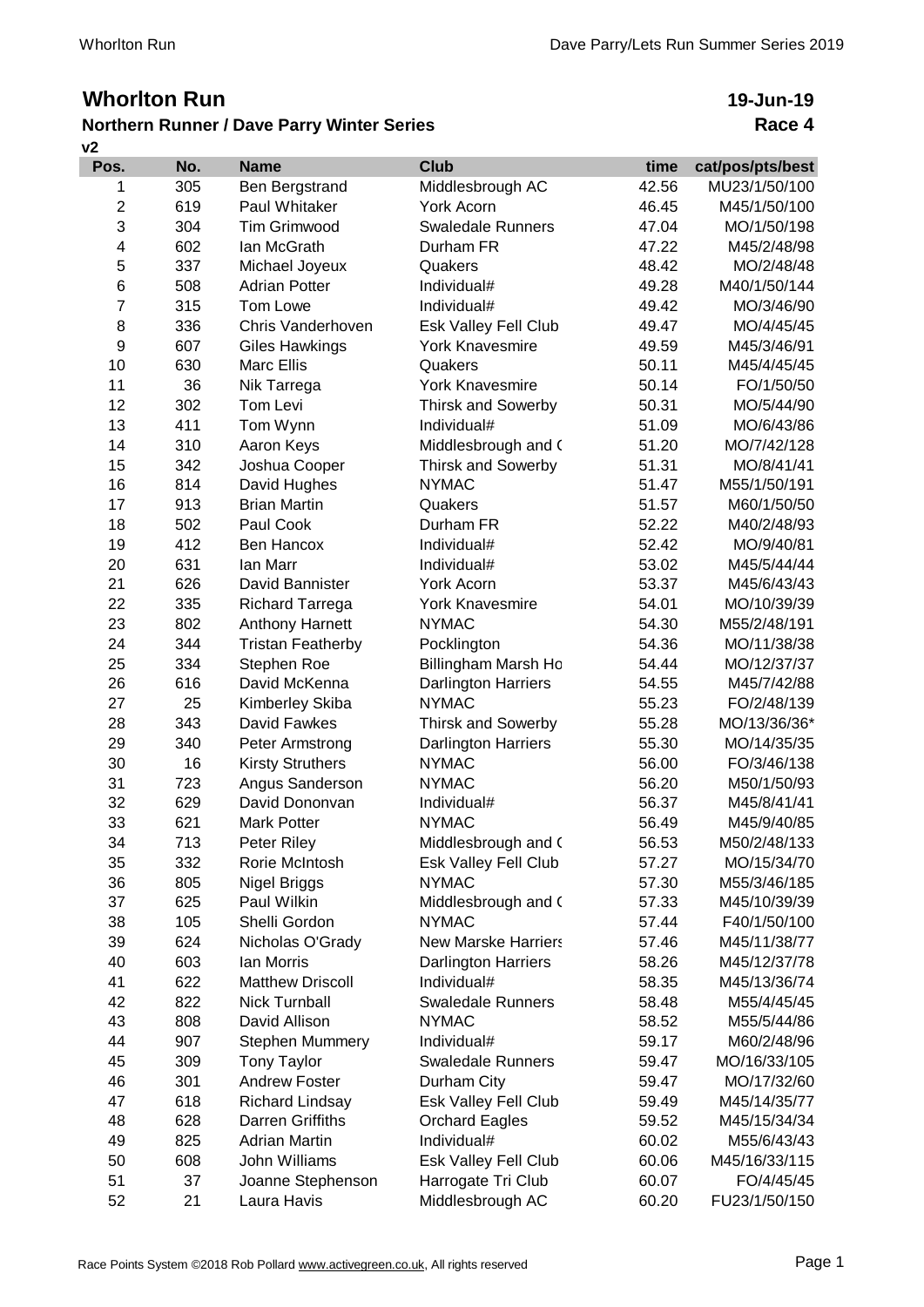| 53  | 410  | <b>Tim McKenzie</b>      | Goodgym Race Tear          | 60.26 | MO/18/31/65    |
|-----|------|--------------------------|----------------------------|-------|----------------|
| 54  | 627  | <b>Brian McLaren</b>     | Quakers                    | 60.28 | M45/17/32/32   |
| 55  | 711  | Mark Evans               | Middlesbrough and (        | 60.31 | M50/3/46/123   |
| 56  | 722  | Paul Havis               | Individual#                | 60.31 | M50/4/45/84    |
| 57  | 13   | <b>Cassie Read</b>       | <b>York Knavesmire</b>     | 61.14 | FO/5/44/129    |
| 58  | 14   | Egg Cameron              | Goodgym Race Tear          | 62.40 | FO/6/43/85     |
| 59  | 277  | Val Clarke               | <b>Darlington Harriers</b> | 63.00 | F60/1/50/150   |
| 60  | 728  | Rob Gillham              | Quakers                    | 63.22 | M50/5/44/44    |
| 61  | 730  | Marcus Byron             | <b>Tynedale Harriers</b>   | 64.16 | M50/6/43/43    |
| 62  | 157  | Nicola Young             | <b>Darlington Harriers</b> | 64.18 | F45/1/50/98    |
| 63  | 915  | <b>Stuart Hardcastle</b> | Quakers                    | 64.36 | M60/3/46/46    |
| 64  | 729  | Simon Rek                | Quakers                    | 64.59 | M50/7/42/42    |
| 65  | 409  | <b>Thomas Davison</b>    | Individual#                | 65.16 | MO/19/30/62    |
| 66  | 634  | Darren Imeson            | Individual#                | 65.27 | M45/18/31/31   |
| 67  | 341  | <b>Scott Bell</b>        | Individual#                | 65.40 | MO/20/29/29    |
| 68  | 31   | Jill Clapp               | Individual#                | 65.48 | FO/7/42/86     |
| 69  | 902  | <b>Mark Edwards</b>      | <b>NYMAC</b>               | 65.52 | M60/4/45/136   |
| 70  |      |                          | <b>Swift Tees</b>          | 65.55 |                |
|     | 810  | <b>Stephen Tawse</b>     |                            |       | M55/7/42/81    |
| 71  | 916  | <b>Richard Payne</b>     | Quakers                    | 66.07 | M60/5/44/44    |
| 72  | 726  | Michael Holtby           | Individual#                | 66.29 | M50/8/41/41    |
| 73  | 819  | David Robinson           | <b>NYMAC</b>               | 66.38 | M55/8/41/82    |
| 74  | 509  | Chris Jameson            | Individual#                | 67.04 | M40/3/46/125   |
| 75  | 956  | Eddie Meehan             | <b>NYMAC</b>               | 67.05 | M65/1/50/50    |
| 76  | 159  | <b>Julie Russell</b>     | Quakers                    | 67.13 | F45/2/48/48    |
| 77  | 823  | <b>Stephen Minns</b>     | Individual#                | 67.50 | M55/9/40/40    |
| 78  | 623  | Gary Wilkinson           | <b>Thirsk and Sowerby</b>  | 67.54 | M45/19/30/66   |
| 79  | 821  | David Riches             | <b>Darlington Harriers</b> | 68.08 | M55/10/39/39   |
| 80  | 403  | Michael Boyd             | Individual#                | 68.12 | MO/21/28/61    |
| 81  | 253  | Sharon Gayter            | <b>NYMAC</b>               | 68.14 | F55/1/50/146   |
| 82  | 10   | Sarah Guy                | <b>Darlington Harriers</b> | 68.47 | FO/8/41/79     |
| 83  | 32   | Rebecca Maylett          | Goodgym Race Tear          | 68.56 | FO/9/40/83     |
| 84  | 707  | Paul Haydon              | <b>FRA</b>                 | 69.00 | M50/9/40/112   |
| 85  | 100  | Caroline Graham          | <b>Swaledale Runners</b>   | 69.04 | F40/2/48/194   |
| 86  | 976  | Michael Hetherton        | Pickering RC               | 69.19 | M70/1/50/100   |
| 87  | 710  | Kevin Murray             | <b>Swift Tees</b>          | 69.21 | M50/10/39/109  |
| 88  | 255  | <b>Hilary Coventry</b>   | <b>Thirsk and Sowerby</b>  | 69.22 | F55/2/48/144*  |
| 89  | 632  | David Wotton             | Claremont                  | 69.47 | M45/20/29/29   |
| 90  | 38   | Erin Anglim              | <b>CLOK</b>                | 69.47 | FU23/2/48/48   |
| 91  | 606  | Brendan Anglim           | <b>CLOK</b>                | 69.59 | M45/21/28/120  |
| 92  | 150  | <b>Trudy Morrice</b>     | <b>Thirsk and Sowerby</b>  | 71.55 | F45/3/46/139   |
| 93  | 727  | lan Brown                | Individual#                | 73.24 | M50/11/38/38   |
| 94  | 904  | Martin White             | <b>New Marske Harriers</b> | 73.26 | M60/6/43/86    |
| 95  | 914  | Philip Cawood            | <b>NYMAC</b>               | 74.37 | M60/7/42/42    |
| 96  | 256  | Barbara Beveridge        | Esk Valley Fell Club       | 74.48 | F55/3/46/136   |
| 97  | 155  | <b>Bec Horner</b>        | Goodgym Race Tear          | 74.49 | F45/4/45/89    |
| 98  | 1000 | Ronnie Sherwood          | <b>New Marske Harriers</b> | 75.02 | M80/1/50/100   |
| 99  | 339  | <b>Craig Griffiths</b>   | Individual#                | 76.11 | MO/22/27/27    |
|     |      |                          |                            |       |                |
| 100 | 252  | Clare Winspear           | Individual#                | 78.44 | F55/4/45/133   |
| 101 | 338  | Benjamin Robinson        | Esk Valley Fell Club       | 79.22 | MU23/2/48/48   |
| 102 | 807  | Paul Cutler              | Individual#                | 79.26 | M55/11/38/114  |
| 103 | 6    | Julia Ansbro             | <b>Stockton Striders</b>   | 79.30 | FO/10/39/110   |
| 104 | 812  | lan Robinson             | Esk Valley Fell Club       | 82.04 | M55/12/37/113* |
| 105 | 160  | <b>Clare Williams</b>    | Esk Valley Fell Club       | 85.58 | F45/5/44/44    |
| 106 | 824  | lan Scott                | Quakers                    | 88.21 | M55/13/36/36   |
| 107 | 158  | Hester Cashdan           | Goodgym Race Tear          | 91.01 | F45/6/43/43    |
| 108 | 905  | Geoff Hine               | Esk Valley Fell Club       | 95.55 | M60/8/41/170   |